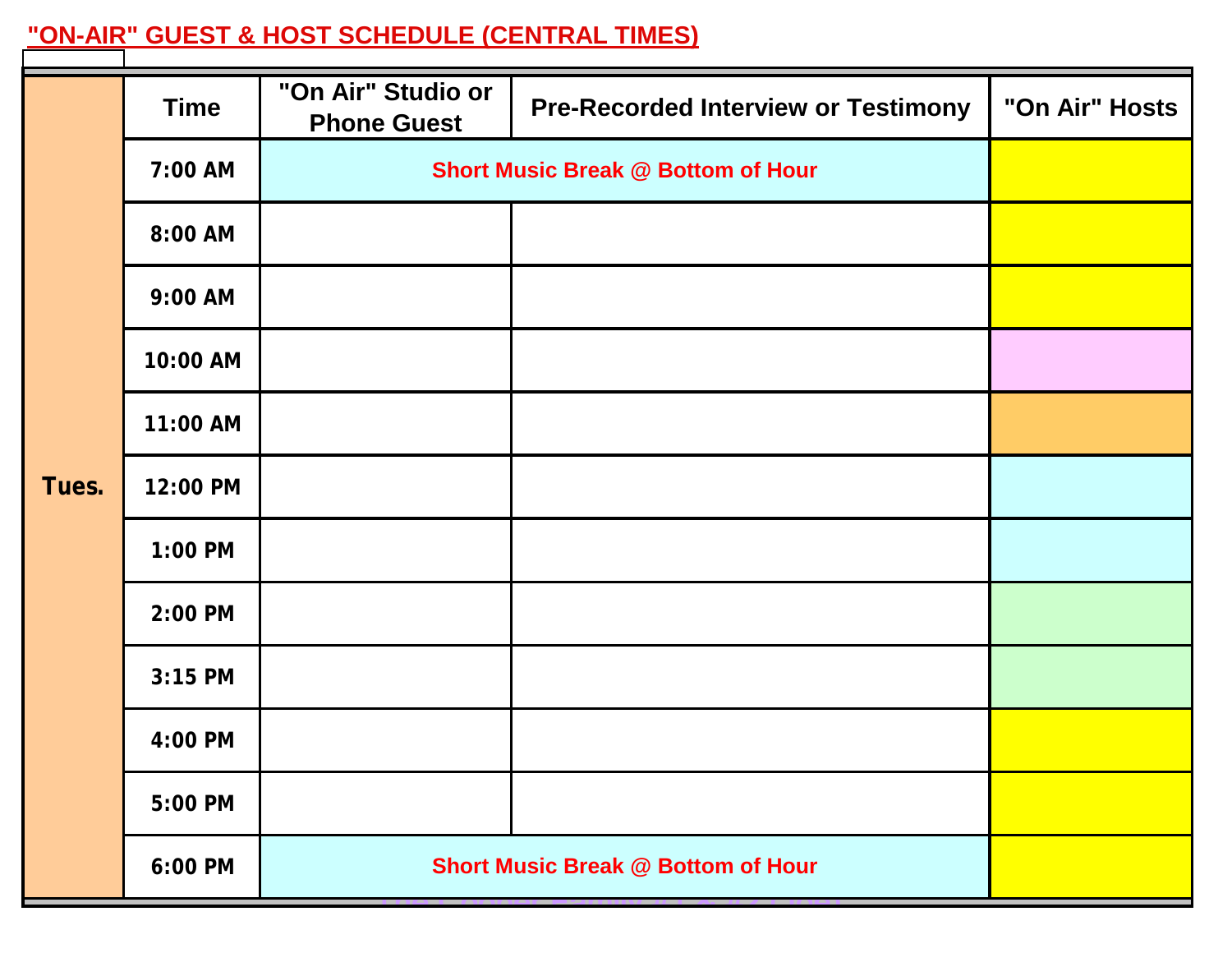|      | <b>Time</b> | "On Air" Studio or<br><b>Phone Guest</b>  | <b>Pre-Recorded Interview or Testimony</b> | "On Air" Hosts |
|------|-------------|-------------------------------------------|--------------------------------------------|----------------|
| Wed. | 7:00 AM     | <b>Short Music Break @ Bottom of Hour</b> |                                            |                |
|      | 8:00 AM     |                                           |                                            |                |
|      | 9:00 AM     |                                           |                                            |                |
|      | 10:00 AM    |                                           |                                            |                |
|      | 11:00 AM    |                                           |                                            |                |
|      | 12:00 PM    |                                           |                                            |                |
|      | 1:00 PM     |                                           |                                            |                |
|      | 2:00 PM     |                                           |                                            |                |
|      | $3:15$ PM   |                                           |                                            |                |
|      | 4:00 PM     |                                           |                                            |                |
|      | 5:00 PM     |                                           |                                            |                |
|      | 6:00 PM     |                                           | <b>Short Music Break @ Bottom of Hour</b>  |                |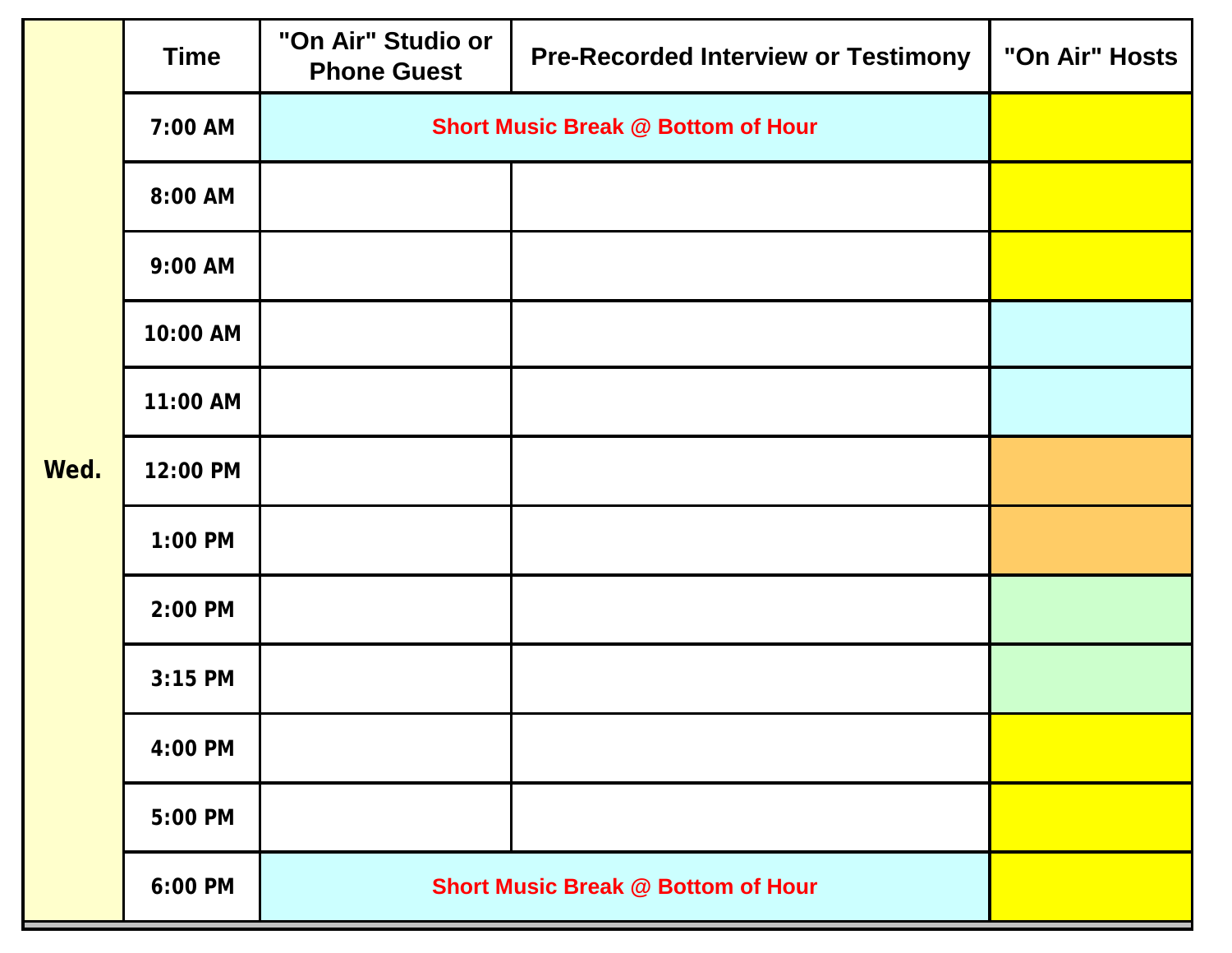|        | <b>Time</b> | "On Air" Studio or<br><b>Phone Guest</b>  | <b>Pre-Recorded Interview or Testimony</b> | "On Air" Hosts |
|--------|-------------|-------------------------------------------|--------------------------------------------|----------------|
|        | 7:00 AM     | <b>Short Music Break @ Bottom of Hour</b> |                                            |                |
| Thurs. | 8:00 AM     |                                           |                                            |                |
|        | 9:00 AM     |                                           |                                            |                |
|        | 10:00 AM    |                                           |                                            |                |
|        | 11:00 AM    |                                           |                                            |                |
|        | 12:00 PM    |                                           |                                            |                |
|        | 1:00 PM     |                                           |                                            |                |
|        | 2:00 PM     |                                           |                                            |                |
|        | $3:15$ PM   |                                           |                                            |                |
|        | 4:00 PM     |                                           |                                            |                |
|        | 5:00 PM     |                                           |                                            |                |
|        | 6:00 PM     |                                           | <b>Short Music Break @ Bottom of Hour</b>  |                |